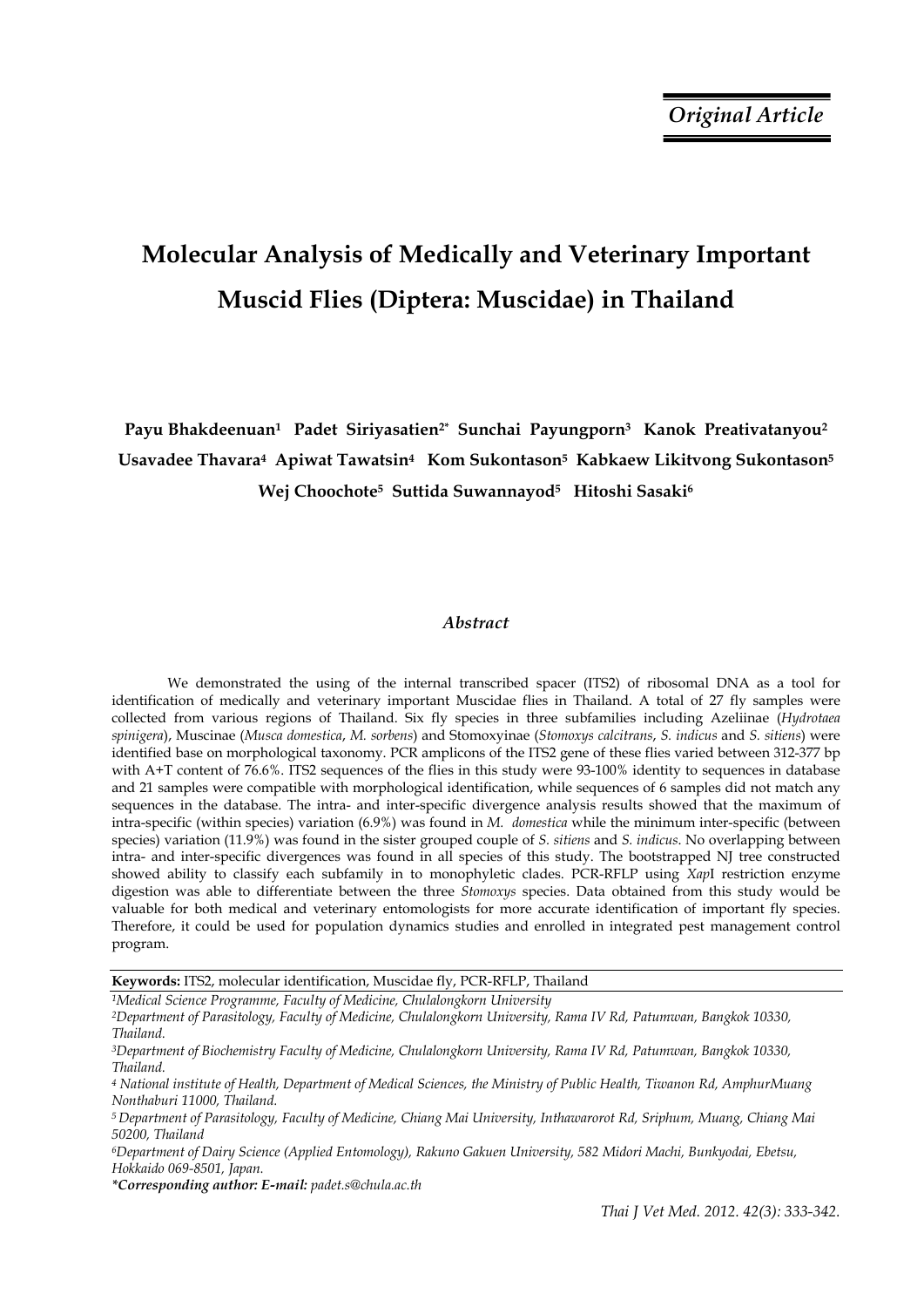**บทคัดย่อ**

# **การวิเคราะห์ทางชีวโมเลกุลของแมลงวันในวงศ Muscidae ์ ที่มีความสําคัญทางการแพทย์และ สัตวแพทย์ในประเทศไทย**

*พายุภักดีนวน <sup>1</sup> เผด็จ สิริยะเสถียร 2\* สัญชัย พยุงภร <sup>3</sup> กนก พฤฒิวทัญญู <sup>2</sup> อุษาวดีถาวระ<sup>4</sup> อภิวัฏ ธวัชสิน 4*  คม สุคนธสรรพ์ <sup>5</sup> กาบแก้ว (ลิขิตวงศ์) สุคนธสรรพ์ <sup>5</sup> เวช ชูโชติ <sup>5</sup> สุดธิดา สุวรรณยศ <sup>5</sup> ฮิโตชิ ซาซากิ <sup>6</sup>

ผู้วิจัยรายงานการใช้บริเวณ internal transcribed spacer (ITS2) ของ ribosomal DNA ในการจําแนกสายพันธุ์ของแมลงวันที่มี ความสําคัญทางการแพทย์และสัตวแพทย์ในวงศ์ Muscidae ในประเทศไทย พบว่าแมลงวัน 27 ตัวอย่างที่เก็บจากพื้นที่ต่างๆ ในประเทศไทย ถูกจําแนกด้วยลักษณะทางสัณฐานวิทยาจําแนกเป็น 6 สปีชีส์ใน 3 วงศ์ย่อย ประกอบด้วยวงศ์ Azeliinae (*Hydrotaea spinigera*), Muscinae (*Musca domestica*, *M. sorbens*) และ Stomoxyinae (*Stomoxys calcitrans*, *S. indicus* และ *S. sitiens*) ผลิตภัณฑ์พีซี อาร์ของ ITS2 มีขนาดตั้งแต่ 312-377 bp และมี A+T content เท่ากับร้อยละ 76.6 ผลการเปรียบเทียบลําดับนิวคลีโอไทด์ของ ITS2 ในการ ิทดลองนี้กับฐานข้อมูลพบว่าตรงกับฐานข้อมูลร้อยละ 93-100 โดยที่แมลงวัน 21 ตัวอย่างมีผลการเปรียบเทียบตรงกับการจำแนกด้วยสัณฐาน วิทยา ในขณะที่อีก 6 ตัวอย่างไม่มีข้อมูลลําดับนิวคลีโอไทด์ในฐานข้อมูล การวิเคราะห์ค่าความผันแปรภายในและระหว่างสปีชีส์พบว่าค่า ความผันแปรภายในสปีชีส์สูงสุดพบในแมลงวัน *M. domestica* เท่ากับร้อยละ 6.9 ในขณะที่ค่าความผันแปรระหว่างสปีชีส์ต่ําสุดพบในคู่ของ แมลงวัน *S. sitiens* กับ *S. indicus* เท่ากับร้อยละ 11.9 ทั้งนี้พบว่าไม่มีค่าความผันแปรภายในสปีชีส์มากกว่าค่าความผันแปรระหว่างสปีชีส์ ของทุกสปีชีส์ในการทดลองนี้แผนภูมิต้นไม้พันธุกรรมแบบ NJ method สามารถแบ่งวงศ์ย่อยของแมลงวันให้มีลักษณะเป็น monophyletic clade ได้ผล PCR-RFLP โดยใช้เอ็นไซม์ *Xap*I สามารถบอกความแตกต่างระหว่างแมลงวัน *Stomoxys* ทั้ง 3 สปีชีส์ได้ข้อมูลที่ได้จากการ ทดลองนี้จะเป็นประโยชน์สําหรับนักกีฏวิทยาทางการแพทย์และทางสัตวแพทย์ในการจําแนกสายพันธุ์แมลงวันที่มีความสําคัญทางการแพทย์ และสัตวแพทย์รวมถึงใช้ในการศึกษาความชุกของแต่ละสายพันธุ์ซึ่งจะเป็นข้อมูลสําคัญในการใช้ควบคุมแมลงวันแบบบูรณาการต่อไป

**คําสําคัญ:** ITS2 การจําแนกสายพนธั ุ์ด้วยอณูชีววิทยาแมลงวัน Muscidae, PCR-RFLPประเทศไทย

 $^{\rm 1}$ สาขาวิชาวิทยาศาสตร์การแพทย์ คณะแพทยศาสตร์ จุฬาลงกรณ์มหาวิทยาลัย

*2 ภาควิชาปรสตวิ ิทยา คณะแพทยศาสตร์จุฬาลงกรณมหาว ์ ิทยาลัย ถนนพระราม 4 เขตปทุมวัน กรุงเทพมหานคร ประเทศไทย10330*

*3 ภาควิชาชีวเคมีคณะแพทยศาสตร์จฬาลงกรณ ุ ์มหาวิทยาลัย ถนนพระราม 4 เขตปทุมวัน กรุงเทพมหานคร ประเทศไทย10330*

<sup>4</sup>สถาบันวิจัยวิทยาศาสตร์สาธารณสุข กรมวิทยาศาสตร์การแพทย์ กระทรวงสาธารณสุข ถนนติวานนท์ อำเภอเมือง จังหวัดนนทบุรี ประเทศ *ไทย 11000* 

*5 ภาควิชาปรสตวิ ิทยา คณะแพทยศาสตร์มหาวิทยาลัยเชียงใหม่ถนนอินทวโรรส ตาบลศร ํ ภีูมิอําเภอเมือง จงหว ั ดเช ั ียงใหม่ ประเทศไทย 50200* 

*6 ภาควิชา Dairy Science (Applied Entomology) มหาวิทยาลัย Rakuno Gakuen 582 มิโดริมะจิบุนเคียวได เอเบะซทึจังหวัดฮอกไก โด ประเทศญี่ปุ่น 069-8-8501*

 *\*ผู้รับผิดชอบบทความ E-mail: padet.s@chula.ac.th* 

# *Introduction*

Flies belong to the family Muscidae. They are of crucial importance to medicine and veterinary medicine because of their ability to transmit diseases to humans and animals. For example, stable flies (*Stomoxys* spp.), transmit diseases by biting. Larvae of some species cause myiasis in man and animals (Lane and Crosskey, 1993). Moreover, fly larvae can be found in corpses and, therefore, can be used as a

forensic indicator for estimating Post-Mortem Interval (PMI) (Sukontason, 2007, Preativatanyou et al., 2010). Some adult flies of this family, especially house flies, are synanthropic which can cause annoyance and act as carriers of mechanical transmitting pathogens to human (Lane and Crosskey, 1993) and also transmit some pathogens biologically to animals (Iwasa, 1999).

 Stomoxys flies (Musidae: Stomoxynae), known as stable flies, are blood sucking flies found worldwide especially in tropical zone, including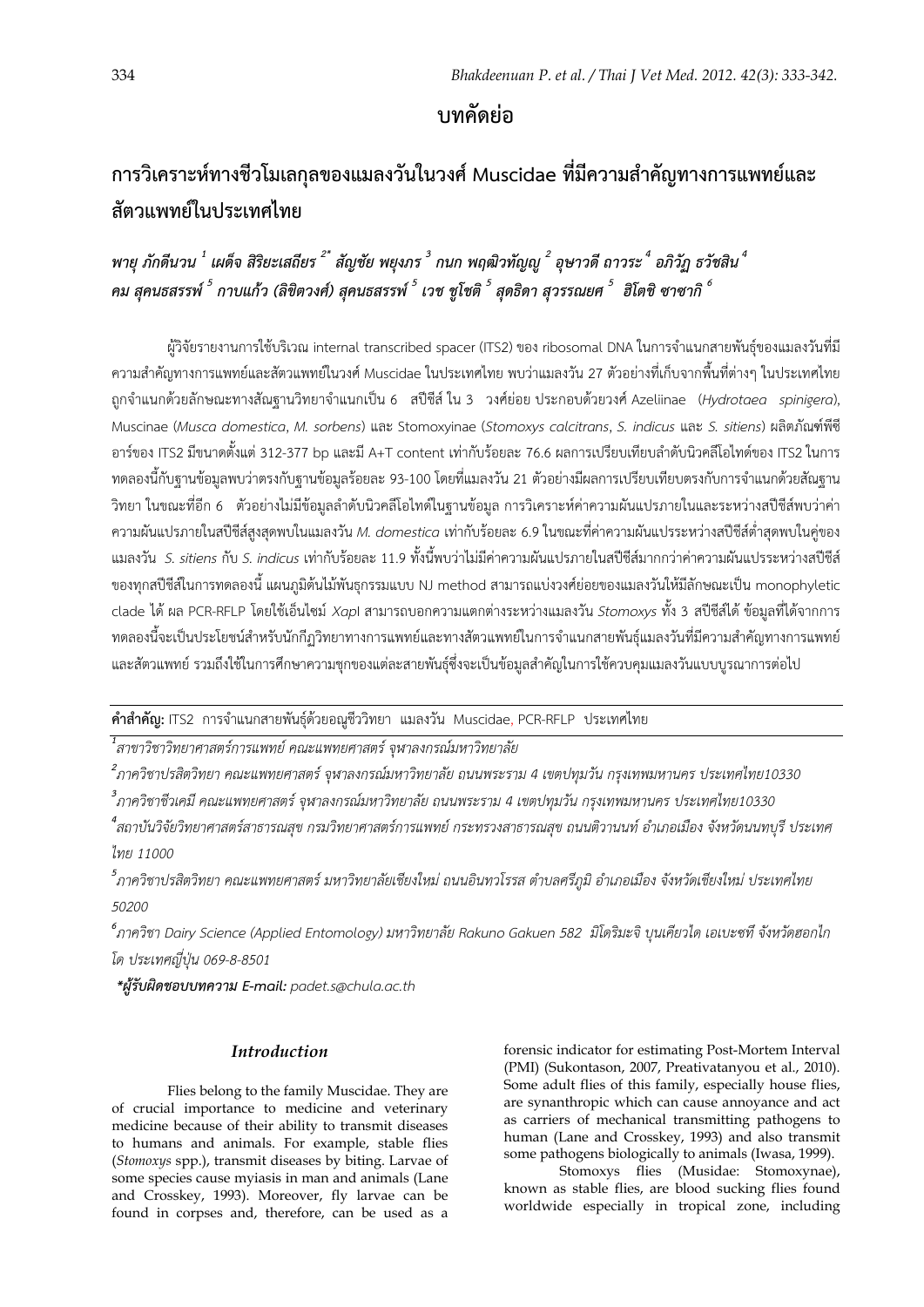Thailand. These flies are the veterinary, medically and economically important flies due to both sexes feed on blood of large mammals, sometimes human. Their painful biting can be irritating and stressful to livestock resulting in significant decrease in weight and milk yield (Lane and Crosskey, 1993). Moreover, these species have been reported as mechanical vectors of pathogenic bacteria, *Mycobacterium* sp. (Fischer et al., 2001), *Bacillus anthracis* (Zumpt, 1973), and *Enterobacter sakazakii* (Mramba et al., 2007); and various virus, Surra disease and equine infectious anemia (EIA) virus (Veer et al., 2002) and Rift Valley fever virus (Turell and Knudson, 1987). The way to reduce problems from these flies is fly control. The most efficient of stable fly control is an integrated pest management (Williams et al., 1981) where surveillance is included. Results from surveys stable fly populations are not only data for prediction of the origins of outbreak and population dynamics but also for geographical patterns of insecticide resistance analysis. However, the important key for surveillance is accurate identification of stable fly species.

 As described previously, identification of fly is essential for both epidemiological study and for control strategies. Accurate identification of fly larvae collected from corpses is can also help estimate the PMI more precisely. Although morphological identification of fly using taxonomic keys can identify flies at any stage (Tumrasvin et al., 1979, Greenberg and Kunich, 2002, Siriwattanarungsee et al., 2005, Sukontason et al.,  $2004$ ,  $2008a,b$ ), this procedure is elaborate and, therefore, requires highly experienced. It also requires complete fly samples. However, the problem of morphological identification is there is no key covering all stages of fly species at present, especially in larval stage (Wells and Sperling, 2001, Wells et al., 2001). In order to solve the problems of taxonomic identification as previously described, molecular techniques such as nucleotide sequence analysis and PCR-RFLP are mostly chosen (Stevens and Wall, 2001). These techniques are fast, accurate and highly sensitive. Moreover, they can be performed even though the collected samples are damaged (Hajibabaei et al., 2007; Kress and Erickson, 2008).

 Aims of this study were to analyze the nucleotide sequences of Muscid flies in Thailand. The internal transcribed spacer 2 (ITS2) between 5.8S and 28S ribosomal RNA (rRNA) gene region in the rRNA transcription unit of nuclear DNA was chosen for this study because this region is markedly different in length and sequence in each species of insect (Ratcliffe et al., 2003; Young and Coleman, 2004; Song et al., 2008a). Furthermore, it has been used as a DNA barcode for differentiation of some insect species such as mosquitoes (Torres et al., 2000; Van Bortel et al., 2000; Wilkerson et al., 2004; Li and Wilkerson, 2005), flies (Nelson et al., 2008; Ferreira et al., 2011) and black flies (Thanwisai et al., 2006). This study is the first molecular study in Muscid species in Thailand. Therefore, the nucleotide sequences from this study were accumulated to worldwide online database and will be valuable data for closely related fly specie identification in future study and useful for integrated pest management program of fly control.

*Fly sampling and collection sites:* Six muscid fly species in three subfamilies including Azeliinae (*Hydrotaea spinigera*), Muscinae (*Musca domestica*, *M. sorbens*) and Stomoxyinae (*Stomoxys calcitrans*, *S. indicus* and *S. sitiens*) were included in the study. *Stomoxys* flies were collected near a dairy farm in Nakhon Ratchasima province (North-eastern), Thailand by using carbon dioxide bait trapping. Muscidae flies were collected from various regions of Thailand including Chiang Mai (Northern), Nong Khai (North-eastern), Bangkok (Central), Ranong (Southern) and Phuket (Southern) (Fig 1) by using ground pig liver bait trapping. Species of all specimens were identified by using a morphologically taxonomic key (Zumpt, 1973, Crosskey and Lane, 1993; Masmeatathip et al., 2006) under a stereomicroscope (SZX9, Olympus, Japan) and then individual specimens were coded (Table 1) before being kept in a 1.5 ml microcentrifuge tube and preserved with 70% ethanol and stored at 40C until next step.

*DNA extraction:* Genomic DNA was extracted from thorax of individual adult by using DNA extraction kits (Invisorb® Spin tissue mini Kit, Invitek, Berlin, Germany), following the manufacturer's instructions. The extracted DNA concentration was determined using NanoDrop ND-1000 spectrophotometer (Thermo-scientific, DE, USA) and stored at -200C until used.



**Figure 1** Map of Thailand, showing the collecting sites in this study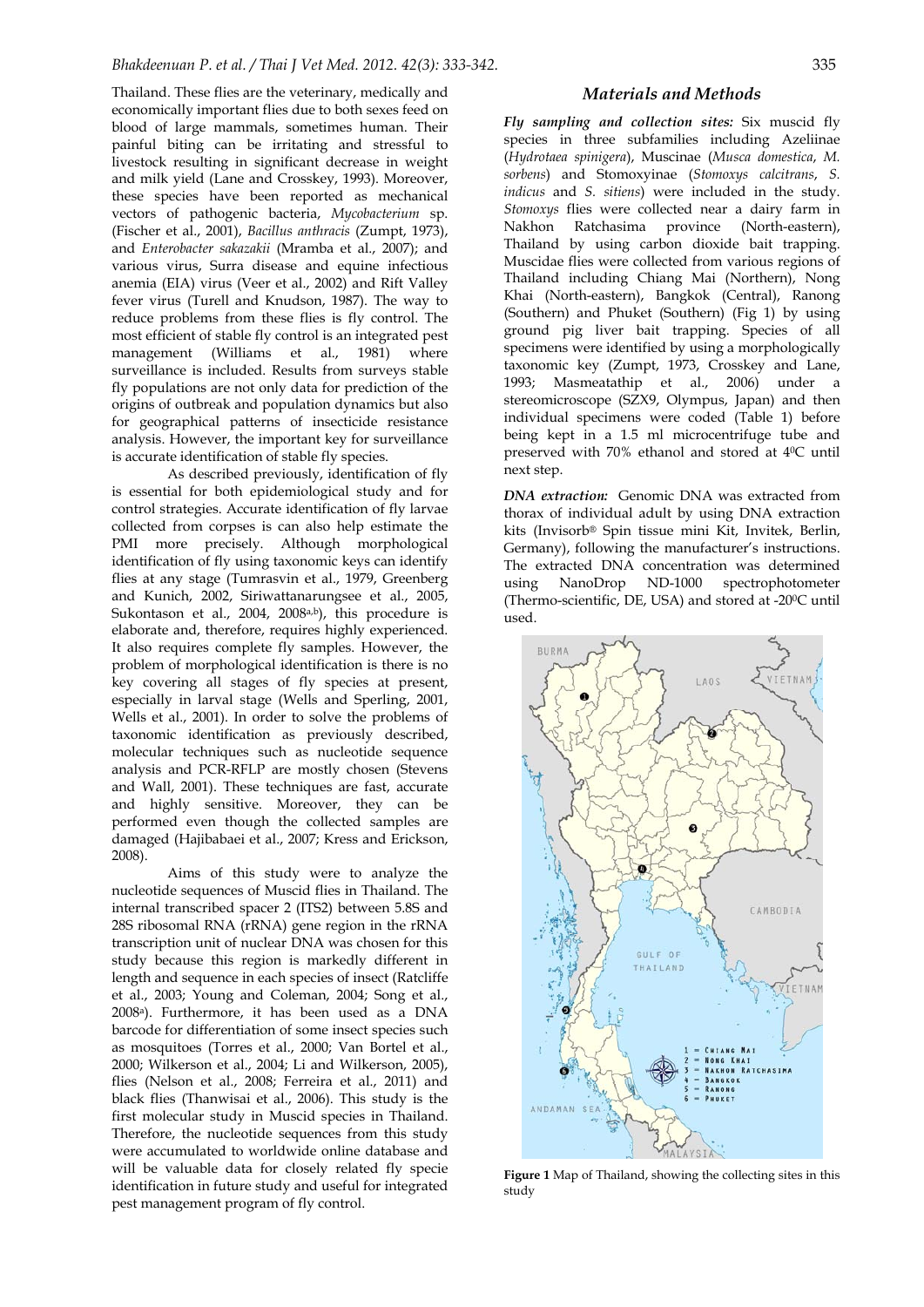PCR reaction was composed of 2 µl of 10X *Taq* buffer, 2 µl of 200 µM dNTP, 2 µl of 2.5 mM MgCl2, 0.8 µl of 0.4 µM of each primer*,* 0.2 µl of *Taq* DNA polymerase  $(5U/\mu l; Invitrogen$ <sup>®</sup>, CA, USA) and 100 ng of DNA template, and DNase-free water to final volume of 20 µl. The PCR reactions were performed in a GeneAmp PCR system 2400 thermal cycler (Applied Biosystems®, Forster city, CA, USA) by using conditions as follows: initial denaturation step at 940C for 5 min, followed by 30 cycles of the amplification steps including 940C for 60 sec, 470C for 60 sec and 720C for 45 sec and finally extension at 720C for 10 min. The PCR amplicons were detected on a 1% agarose gel electrophoresis.

*Cloning and Sequencing:* PCR products were cloned into TA cloning vector, pTZ57R/T (InsTAclone™ PCR cloning kit; Fermentas, MD, USA) according to the manufacturer's protocol. The recombinant plasmid DNA was extracted by using FastPlasmid™ Mini kit (Eppendorf, Hamburg, Germany), following the manufacturer's instructions. Plasmid DNA concentration was determined using NanoDrop ND-1000 spectrophotometer (Thermo-scientific, Wilmington, DE, USA). DNA sequencing was done by 1st BASE DNA sequencing services, Malaysia, using M13F (-20) primer (5' GTAAAACGACG GCCAGT 3'). Two recombinant colonies per specimens were chosen for DNA sequencing. Consensus sequence was then used for further analysis.

#### *Sequence editing, Molecular identification and Accession numbers submission*

 BioEdit Sequence Alignment Editor Program Version 7.0.5.3 (Hall, 1999) was used to confirm the sequence electropherograms of both clones from each individual samples and to edit the ITS2 sequence where the 5'-ends and 3'-ends of each sequences were determined according to the sequences submitted by Tautz et al. (1988) and Song et al. (2008b).

 The ITS2 sequences were compared with nucleotide sequence database collected in NCBI by optimizing highly similar sequences (megablast) using BLASTN 2.2.26+ (Basic Local Alignment Search Tool; http://www.ncbi.nlm.gov/ BLAST) (Zehner et al., 2004). Species were identified by considering the maximum percentage identities. All completed sequences obtained from this step were submitted to the NCBI database to be assigned the accession numbers.

# *Sequence variation and Phylogenetic Analysis*

 The consensus sequences of each species from each region were aligned with reference sequence and the percentage of intra-specific and inter-specific divergences were computerized using Clustal W version 2.0 (Thompson et al., 1994) implemented in the BioEdit Sequence Alignment Editor Program Version 7.0.5.3 (http://www.mbio.ncsu.edu/BioEdit/bioedit.html). Program MEGA version 4.0.2 (http://www.megasoftware.net/; Tamura et al., 2007) was chosen to construct phylogenetic trees using the Neighbor-Joining method with the Kimura 2 parameter model (Tamura et al., 2007). The reliability of an inferred tree was tested by 1000 bootstrap and tree was rooted with *Drosophila melanogaster* (Song et al., 2008b).

#### *Polymerase chain reaction-Restriction fragment length polymorphism; PCR-RFLP*

 The NEBcutter V2.0 web-based program (available at http://tools.neb.com/ NEBcutter2/index.php) was used to determine restriction enzymes sites with the sequences from each fly species. With the most appropriate patterns of digestion from the result of prediction (Table 3), *Xap*I restriction enzyme was chosen for RFLP in the reaction containing a final volume of 10 µl, which contained 1µl of 10X fast digest buffer (Fermentas® CA, USA), 1 µl of *Xap*I enzyme, 400 ng of PCR product and sterilized distilled water to final volume of 10 µl. The digested products were demonstrated on an 8% native polyacrylamide gel electrophoresis, stained with ethidium bromide and visualized on a Gel Doc EQ system (Bio-Rad, CA, USA).

# *Results*

#### *Species identification and distribution of sarcophigid flies in Thailand*

 Among the 27 specimens collected from this study, 15 Muscid fly specimens consisted of 7 specimens of *M. domestica* (3 specimens from Chiang Mai, 2 specimens from Ranong and one specimen from Nong Khai and Phuket), 8 specimens of *M. sorbens* (4 specimens from Phuket, 2 specimens from Nong Khai and one specimen from Chiang Mai and Bangkok). There was a total of 9 specimens of Stomoxys flies, 3 specimens for *S. calcitrans* and *S. indicus* from Nakhon Ratchasima, 3 specimens of *S. sitiens* from Nakhon Ratchasima and 3 specimens of *H. spinigera* from Chiang Mai (Table 1).

# *PCR amplification*

 Genomic DNA extracted from thorax of fly samples in this study were appropriate for using to amplify by the primers. Size of PCR amplicons were different between species. There were 406-418 bp for *M. domestica*, 405 bp for *M. sorbens*, 437 bp for *H. spinigera*, 376-377 bp for *S. calcitrans*, 367-373 bp for *S. indicus* and 371 bp for *S. sitiens*. However, the sequence of PCR product in this step still contained a surplus of 5.8S and 28S rRNA gene which need to be trimmed out before the ITS2 analysis and comparison.

# *ITS2 Sequences analysis*

 DNA sequences length of ITS2 region, consistent with the length of amplified PCR products excluding 5.8S and 28S partial regions, from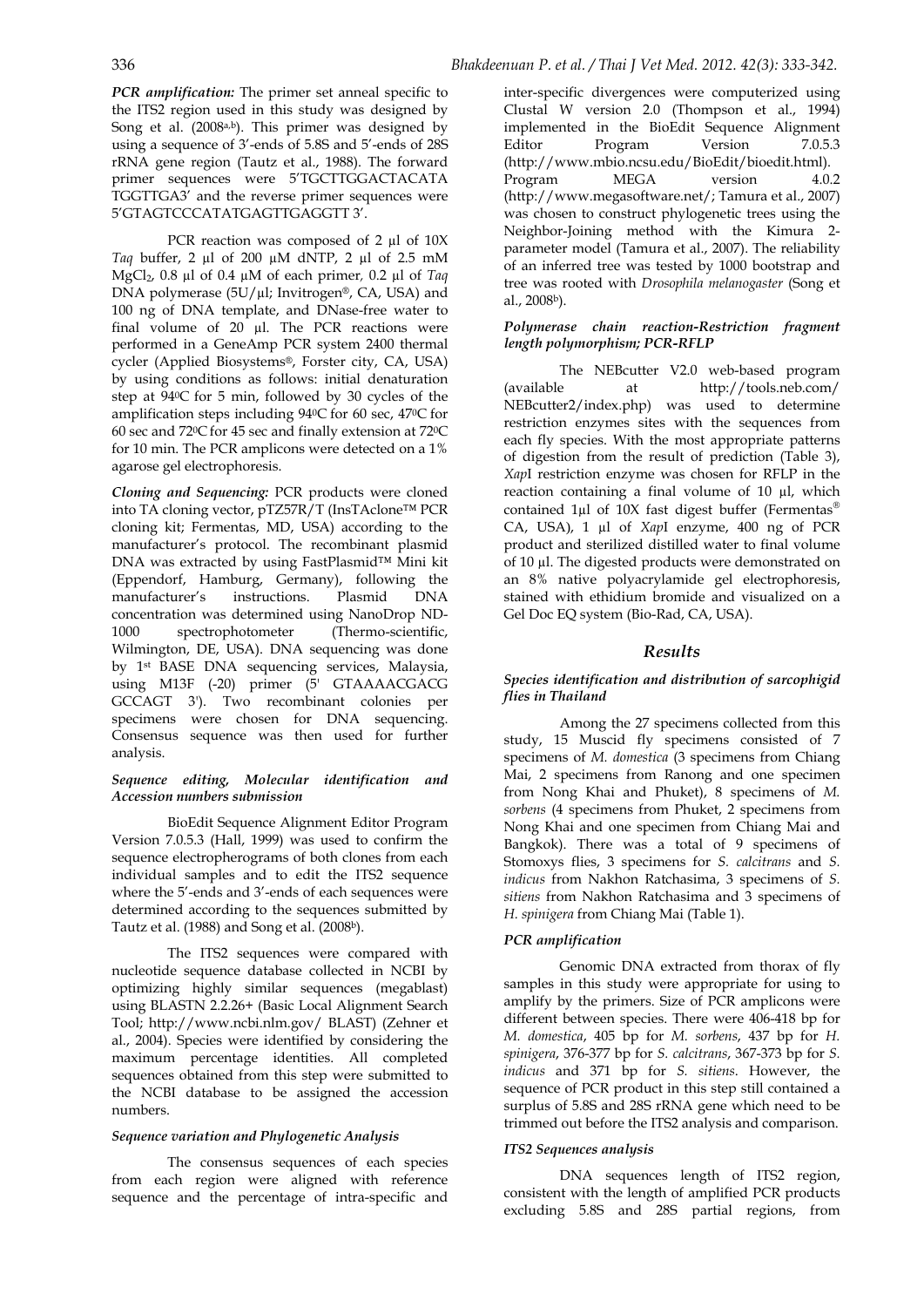individual fly samples in this study varied from 348 bp to 360 bp (mean 342 bp) for *Musca* species, 377 bp for *H. spinigera* and from 312 bp to 322 bp (mean 317 bp) for *Stomoxys* species. The average A+T content from all sequences was up to  $76.6\%$  (T= 37.9%, C= 10.3%, A= 38.7% and G= 13.1%). All completed sequences were submitted to the NCBI database and assigned the accession numbers as listed in Table 1

 The results of the comparison of intra and inter-specific divergences showed that the percentage of intra-specific divergences ranged from 0.3-6.9 for *M. domestica*, 0.7-2.2 for *S.calcitrans* and 1.0-3.5 for *S. indicus* whereas no variation in *H. spinigera*, *M. sorben*s and *S. sitiens* was found (Table 2). When comparing each species to the same species from different countries, the percentage of sequence divergences were 0.6-6.4 and 2.8-3.7 for *M. domestica* and *S.calcitrans*, respectively, but no reference sequences of *H. spinigera*, *S. indicus* and *S. sitiens* in database for comparison were found.

 Furthermore, the between species sequence comparison showed that the percentages of interspecific divergences between *M. domestica* and *M. sorben*s*, H. spinigera*, *S. calcitrans, S. indicus*, *S. sitiens*  were 19.2-21.2% (average 20.3%), 43.1-45.3% (average 44.3%), 31.3-34.5% (average 33.0%), 30.0-33.3% (average 31.5%) and 32.9-35.4% (average 34.1%), respectively. Percentages of the inter-specific divergences between *M. sorben*s and *H. spinigera*, *S. calcitrans, S. indicus, S. sitiens* were 46.4%, 32.5-33.0% (average 32.7%), 30.9-31.9% (average 31.3%) and 34.7%, in the order. The percentages of inter-specific variation between *H. spinigera* and *S. calcitrans*, *S. indicus*, *S. sitiens* were 41.9-42.2% (average 42.0%), 42.6-43.1% (average 42.8%) and 44.1%, respectively. When comparing *S. calcitrans* to *S. indicus* and *S. sitiens* the inter-specific divergences were 23.2-24.4% (average 23.8%) and 25.3-25.8 (average 25.6%), respectively. In the same way, the percentage of interspecific variation between *S. indicus and S. sitiens* was 10.9-12.7% (average 11.9%).

**Table 1** Muscid fly species in this study, their analyzed individual codes, source localities, sex, number of base pairs of ITS2 in each isolates, maximum identity (%) and accession number of their ITS2 sequences

| Species based on Morphology with<br>isolated codes | <b>Sampling sites</b> |                               | Accession<br>Sex No. in each<br>clones | ITS <sub>2</sub><br>length<br>(bp) | <b>Species</b><br>based on<br>ITS <sub>2</sub><br>sequence | $^{0}/_{0}$<br>identity | References |
|----------------------------------------------------|-----------------------|-------------------------------|----------------------------------------|------------------------------------|------------------------------------------------------------|-------------------------|------------|
| Musca domestica                                    |                       |                               |                                        |                                    |                                                            |                         |            |
| Md1                                                | Chiang Mai            | $\hbox{$\mathfrak{D}$}$       | JQ811271-72                            | 348                                | M. domestica                                               | 99                      | EU555401   |
| Md <sub>2</sub>                                    | Chiang Mai            | $\hbox{$\widehat{\neg}$}$     | JQ811274-75                            | 348                                | M. domestica                                               | 99                      | EU555401   |
| Md <sub>3</sub>                                    | Chiang Mai            | 3                             | JQ811276-77                            | 351                                | M. domestica                                               | 99                      | EU555401   |
| Md4                                                | Nong Khai             | $\varphi$                     | IO811278-79                            | 359                                | M. domestica                                               | 99                      | EU555399   |
| Md5                                                | Phuket                | $\varphi$                     | JQ811280-81                            | 359                                | M. domestica                                               | 99                      | EU555399   |
| Md <sub>6</sub>                                    | Ranong                | $\varphi$                     | JQ811282-83                            | 348                                | M. domestica                                               | 99                      | EU555401   |
| Md7                                                | Ranong                | $\overline{Q}$                | JQ811284-85                            | 360                                | M. domestica                                               | 99                      | EF061807   |
| Musca sorbens                                      |                       |                               |                                        |                                    |                                                            |                         |            |
| Ms1                                                | Bangkok               | $\hbox{$\hat{\neg}$}$         | JQ811252-53                            | 347                                | M. sorbens                                                 | 100                     | EF061810   |
| Ms2                                                | Chiang Mai            | $\varphi$                     | JQ811254-55                            | 347                                | M. sorbens                                                 | 100                     | EF061810   |
| Ms3                                                | Nong Khai             | $\varphi$                     | JQ811258-59                            | 347                                | M. sorbens                                                 | 100                     | EF061810   |
| Ms4                                                | Nong Khai             | 99999                         | JQ811260-61                            | 347                                | M. sorbens                                                 | 100                     | EF061810   |
| Ms5                                                | Phuket                |                               | JQ811263-64                            | 347                                | M. sorbens                                                 | 100                     | EF061810   |
| Ms6                                                | Phuket                |                               | JQ811265-66                            | 347                                | M. sorbens                                                 | 100                     | EF061810   |
| Ms7                                                | Phuket                |                               | JQ811267-68                            | 347                                | M. sorbens                                                 | 100                     | EF061810   |
| MS8                                                | Phuket                | $\mathfrak{Q}$                | JQ811269-70                            | 347                                | M. sorbens                                                 | 100                     | EF061810   |
| Hydrotaea spinigera                                |                       |                               |                                        |                                    |                                                            |                         |            |
| Hs1                                                | Chiang Mai            | $\operatorname{\mathbb{C}}$   | JQ811245-46                            | 377                                | S. calicitrans                                             | 72                      | EU851201   |
| Hs2                                                | Chiang Mai            | $\overline{P}$                | JQ811248-49                            | 377                                | S. calicitrans                                             | 72                      | EU851201   |
| Hs3                                                | Chiang Mai            | ₫                             | JQ811250-51                            | 377                                | S. calicitrans                                             | 72                      | EU851201   |
| Stomoxys calicitrans                               |                       |                               |                                        |                                    |                                                            |                         |            |
| Sc1                                                | Nakhon Ratchasima     | ¥                             | JQ811238-39                            | 321                                | S. calicitrans                                             | 97                      | EF560191   |
| Sc2                                                | Nakhon Ratchasima     | $\hbox{$\mathfrak{D}$}$       | JQ811240-41                            | 322                                | S. calicitrans                                             | 98                      | EF560191   |
| Sc <sub>3</sub>                                    | Nakhon Ratchasima     | $\Omega$                      | JQ811243-44                            | 321                                | S. calicitrans                                             | 97                      | EF560191   |
| Stomoxys indicus                                   |                       |                               |                                        |                                    |                                                            |                         |            |
| Si1                                                | Nakhon Ratchasima     | $\mathop{\mathbb C}\nolimits$ | JQ811229-30                            | 318                                | S. indicus                                                 | 93                      | EU851209   |
| Si <sub>2</sub>                                    | Nakhon Ratchasima     | ₫                             | JQ811233-34                            | 313                                | S. indicus                                                 | 95                      | EU851209   |
| Si <sub>3</sub>                                    | Nakhon Ratchasima     | ₫                             | JQ811236-37                            | 312                                | S. indicus                                                 | 95                      | EU851209   |
| Stomoxys sitiens                                   |                       |                               |                                        |                                    |                                                            |                         |            |
| Ss1                                                | Nakhon Ratchasima     | 3                             | JQ811222-23                            | 316                                | S. indicus                                                 | 90                      | EU851257   |
|                                                    |                       |                               |                                        |                                    | S. sitiens                                                 | 82                      | EU851213   |
| S <sub>s2</sub>                                    | Nakhon Ratchasima     | ₫                             | JQ811225-26                            | 316                                | S. indicus                                                 | 90                      | EU851257   |
|                                                    |                       |                               |                                        |                                    | S. sitiens                                                 | 82                      | EU851213   |
| Ss <sub>3</sub>                                    | Nakhon Ratchasima     | ₫                             | JQ811227-28                            | 316                                | S. indicus                                                 | 90                      | EU851257   |
|                                                    |                       |                               |                                        |                                    | S. sitiens                                                 | 82                      | EU851213   |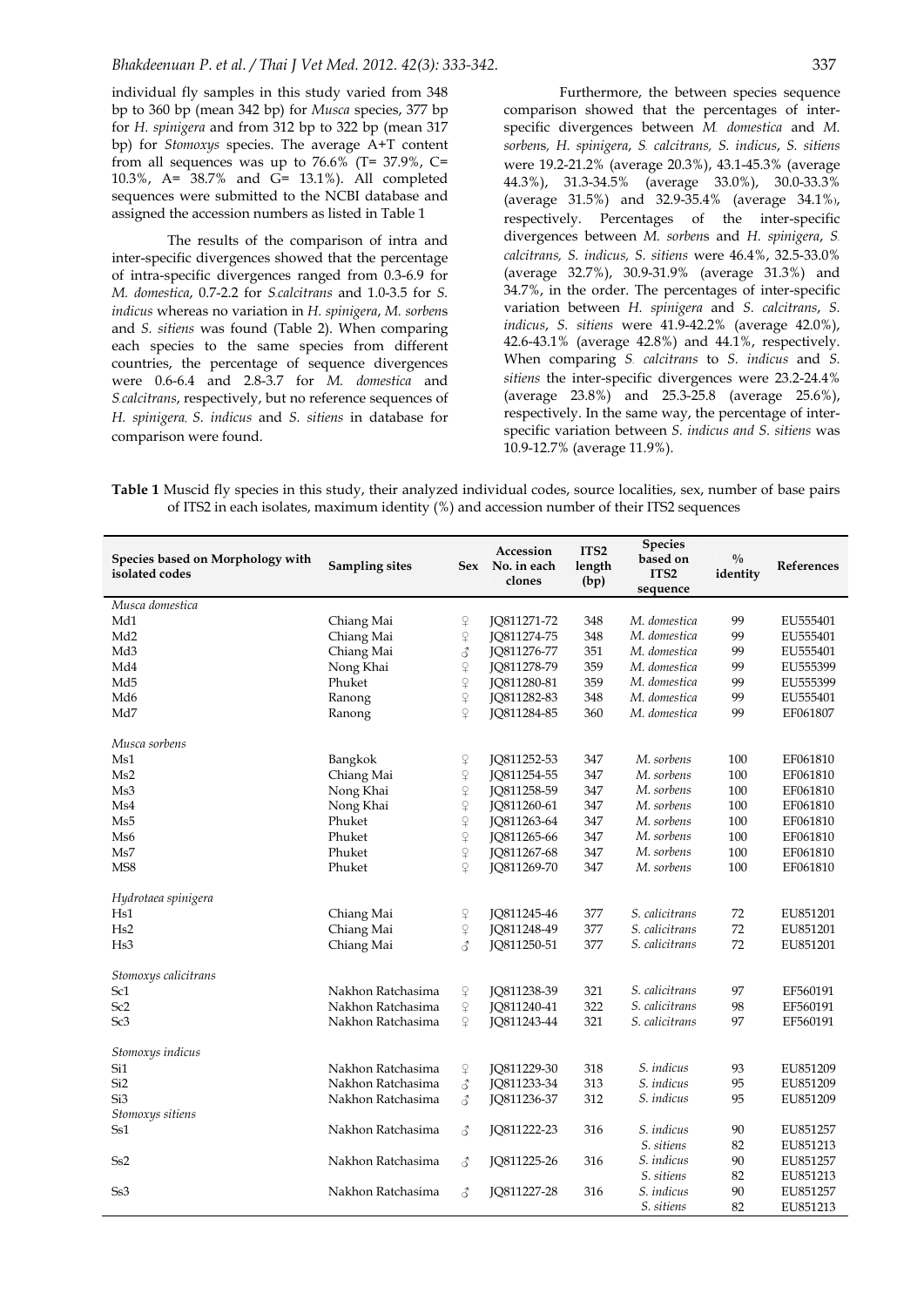| $\frac{1}{2}$ |
|---------------|
|               |
|               |
|               |
|               |
|               |
|               |
|               |
|               |
|               |
|               |
|               |
|               |
|               |
|               |
|               |
|               |
|               |
|               |
|               |

|     |             |                                       |                                           |                         |     |      |                |                                                 | Md1 Md2 Md3 Md4 Md5 Md6 Md7 MdA MdB MdC Ms1 |             |      | Ms2       |      | Ms3 Ms5 MsA |      | Hs1           | Sc <sub>1</sub> | 5c2             | Sc3  | <b>ScA</b>       | Si1  | Si <sub>2</sub> | Si3 |  |
|-----|-------------|---------------------------------------|-------------------------------------------|-------------------------|-----|------|----------------|-------------------------------------------------|---------------------------------------------|-------------|------|-----------|------|-------------|------|---------------|-----------------|-----------------|------|------------------|------|-----------------|-----|--|
| Md1 |             |                                       |                                           |                         |     |      |                |                                                 |                                             |             |      |           |      |             |      |               |                 |                 |      |                  |      |                 |     |  |
|     |             |                                       |                                           |                         |     |      |                |                                                 |                                             |             |      |           |      |             |      |               |                 |                 |      |                  |      |                 |     |  |
|     |             |                                       |                                           |                         |     |      |                |                                                 |                                             |             |      |           |      |             |      |               |                 |                 |      |                  |      |                 |     |  |
|     | $rac{3}{4}$ | 3                                     |                                           |                         |     |      |                |                                                 |                                             |             |      |           |      |             |      |               |                 |                 |      |                  |      |                 |     |  |
|     |             |                                       |                                           |                         |     |      |                |                                                 |                                             |             |      |           |      |             |      |               |                 |                 |      |                  |      |                 |     |  |
|     |             |                                       |                                           |                         |     |      |                |                                                 |                                             |             |      |           |      |             |      |               |                 |                 |      |                  |      |                 |     |  |
|     | 3.3         | $\frac{6}{9}$                         |                                           | $rac{3}{4}$ $rac{4}{1}$ |     |      |                |                                                 |                                             |             |      |           |      |             |      |               |                 |                 |      |                  |      |                 |     |  |
|     |             |                                       |                                           | $\overline{0.9}$        | 0.6 |      |                |                                                 |                                             |             |      |           |      |             |      |               |                 |                 |      |                  |      |                 |     |  |
|     |             |                                       |                                           |                         |     |      |                |                                                 |                                             |             |      |           |      |             |      |               |                 |                 |      |                  |      |                 |     |  |
|     |             |                                       |                                           |                         |     |      |                |                                                 | $\frac{6}{9}$                               |             |      |           |      |             |      |               |                 |                 |      |                  |      |                 |     |  |
|     |             |                                       |                                           |                         |     |      |                |                                                 |                                             | 20.2        |      |           |      |             |      |               |                 |                 |      |                  |      |                 |     |  |
|     |             |                                       |                                           |                         |     |      |                |                                                 | 20.0                                        | $\tilde{a}$ |      |           |      |             |      |               |                 |                 |      |                  |      |                 |     |  |
|     |             |                                       |                                           |                         |     |      |                |                                                 | 20.0                                        | 202         |      |           |      |             |      |               |                 |                 |      |                  |      |                 |     |  |
|     |             |                                       |                                           |                         |     |      |                |                                                 |                                             | 20.2        |      |           |      |             |      |               |                 |                 |      |                  |      |                 |     |  |
|     |             |                                       |                                           |                         |     |      |                |                                                 | $20.0$<br>$20.0$                            | 20.2        |      |           |      |             |      |               |                 |                 |      |                  |      |                 |     |  |
|     |             |                                       |                                           |                         |     |      |                |                                                 |                                             | 44.8        | 46.4 | 46.4      | 46.4 | 46.4        | 16.4 |               |                 |                 |      |                  |      |                 |     |  |
|     |             |                                       |                                           |                         |     |      |                |                                                 | 32.2                                        | 33.7        | 327  |           | 327  | 32.7        | 327  | .<br>.<br>.   |                 |                 |      |                  |      |                 |     |  |
|     |             |                                       |                                           |                         |     |      |                |                                                 | 32.5                                        | 33.9        | 33.0 |           | 33.0 | 33.0        | 33.0 |               | $\frac{2}{2}$   |                 |      |                  |      |                 |     |  |
|     |             |                                       |                                           |                         |     |      |                |                                                 |                                             | 33.7        | 32.5 |           | 32.5 | 32.5        | 32.5 | $\frac{3}{4}$ |                 | $\frac{2}{2}$   |      |                  |      |                 |     |  |
|     |             | 3 5 6 7 8 9 9 9 9 9 9 9 9 9 9 9 9 9 9 | ន ន ជ ជ ន ង ង ១ ដ ដ ដ ដ ដ ង ង ង ង ង ង ដ ដ | ***************         |     |      | 33333333333333 | <b>តិ ង នី នី នី នី ម្នី ដូ ង អូ ង នី ង ម្ព</b> | $33.1$<br>$31.0$                            | 34.8        | 33.7 | 22.588822 | 33.7 | 33.7        | 33.7 |               | 33337           | 28              | 3233 |                  |      |                 |     |  |
|     |             |                                       |                                           |                         |     |      |                |                                                 |                                             | 33.0        | 31.9 |           | 31.9 | 31.9        | 31.9 | $\frac{1}{3}$ |                 | 23.9            |      |                  |      |                 |     |  |
|     |             |                                       |                                           |                         |     |      |                |                                                 | 30.1                                        | 32.4        | 30.9 |           | 30.9 | 30.9        | 30.9 | 42.6          |                 | 23.8            |      | $24.1$<br>$24.2$ | 2.6  |                 |     |  |
|     | 30.6        | 30.0                                  | 30.6                                      |                         |     | 30.9 |                |                                                 | ä                                           | 32.4        | 31.2 | 31.7      | 31.2 | 31.2        | 31.2 |               |                 | 24.4            | 23.9 | 24.8             | 3    | 2d              |     |  |
|     | 33.5        | 32.9                                  | 33.5                                      | 35.4                    |     | 33.5 | 34.9           | 35.2                                            | 33.2                                        | 35.2        | 34.7 |           | 34.7 | 34.7        | 34.7 | 44.1          | 25.6            | œ<br>$\ddot{2}$ | 25.3 | 26.2             | 10.9 | 12.1            | 127 |  |

ś Codes i

Md1-7, Musca domestica; MdA, Musca domestica trom China 1 (EF061808); MdB, Musca domestica (EU55394); MdC, Musca domestica trom Brazil (EF560189); Ms1-5, Musca sorbens; MsA, Musca sorbens from China (EF061810); Hs1,Hydrotaea spinigens; Sc1-3, Stomoxys calciterings calcitrans from Brazil (EF560191); Si1-3Stomoxys indicus; Ss1, **Stomaxys sitiens**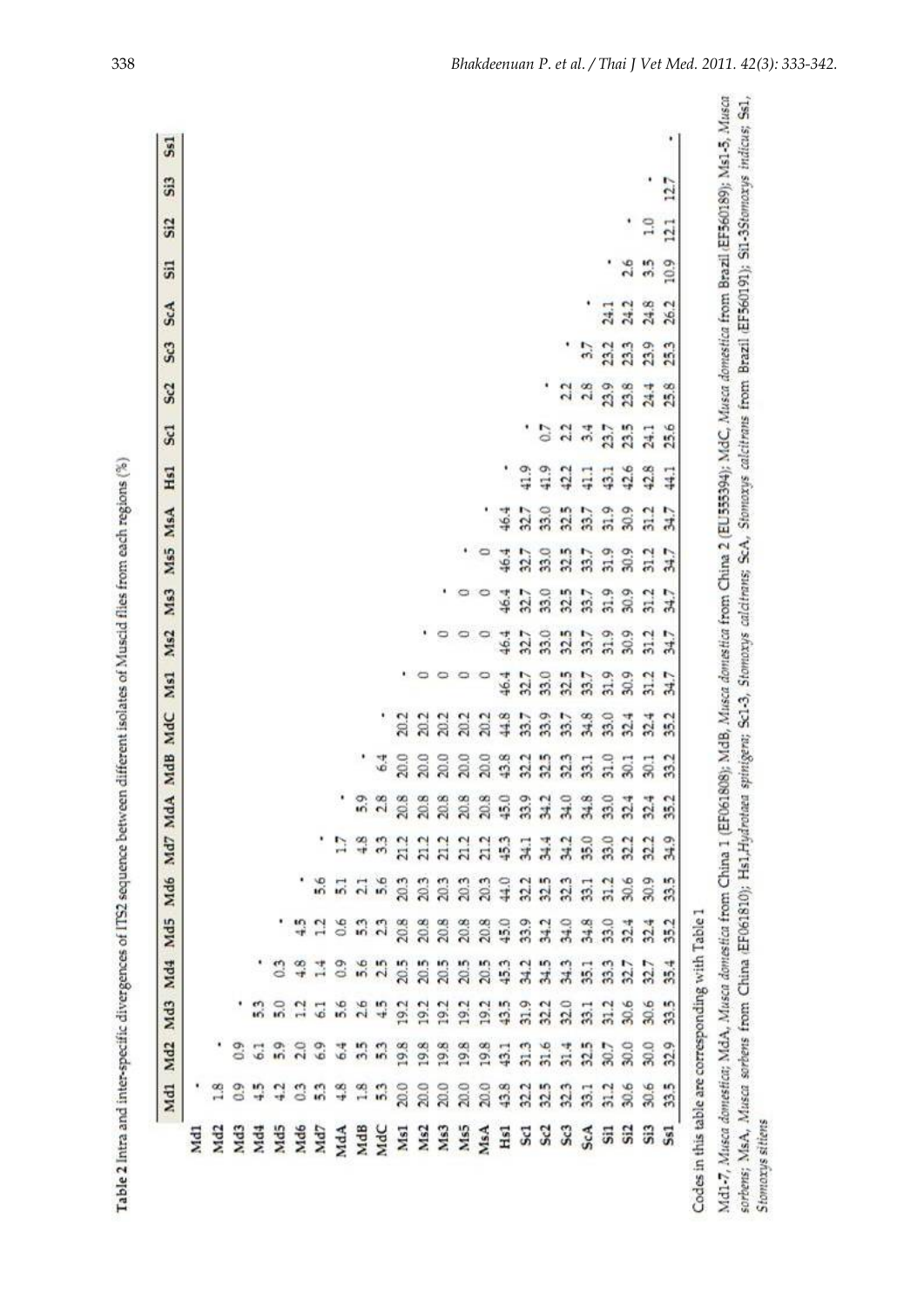

**Figure 2** The 1000 bootstrapped Neighbor-Joining tree under the Kimura's 2-parmeter model based on ITS2 region sequence of four species of Muscidae flies and rooted with *D. melanogaster*.

#### **Phylogenetic analysis**

 Consensus sequences of ITS2 region of Muscid flies obtained from this study together with sequences available from NCBI were used for constructing phylogenetic tree by using a 1,000 bootstraped Neighbor-Joining method under the Kimura 2-parameter and rooted with *D. melanogaster*  (Song et al., 2008b) (Fig 2). The constructed phylogenetic tree demonstrated that ITS2 sequences could not only clearly separate Muscid flies in this study at subfamily level which consisted of clade of subfamily Azeliinae (bootstrap test 100%) consisting of *H. spinigera*, clade of subfamily Muscinae (bootstrap test 89%) consisting of *M. domestica* and *M. sorben*s and clade of subfamily Stomoxyinae (bootstrap test 72%) consisting of *S. calcitrans*, *S. indicus* and *S. sitiens*, but also separate Muscid flies deep to species level. Moreover, the same species from various regions in Thailand and other countries were clustered as individual clades with 97-100% bootstrap test. Although the clade of *M. domestica* and *S. calcitrans* were polyphyletic group, each was grouped together as well with 97-100% bootstrap supporting and clearly separated from their sister group (Fig 2).

#### **PCR-RFLP**

 Based on the prediction of restriction site on ITS2 sequence using the NEBcutter program, *Xap*I restriction enzymes were appropriate for differentiation of Stomoxinae fly species in this study. The expected patterns of digested sequence in each species were summarized in Table 3. PCR-RFLP patterns of ITS2 fragment digested by enzyme *Xap*I were shown on an 8% native polyacrylamide gel electrophoresis (Fig 3-4).



**Figure 3** 8% native polyacrylamide gel showed the undigested PCR products of ITS2 fragment. From left to right: lane M1 is 50 bp DNA standard marker; lanes 1-3 are PCR products from *S*. *indicus* (Si1, Si2 and Si3); lane 4 is PCR products from *S. sitiens* (Ss1); lanes 5-7 are PCR products from *S. calcitrans* (Sc1, Sc2 and Sc3); Lane M2 is 100 bp DNA standard marker.



**Figure 4** 8% native polyacrylamide gel showed the different PCR-RFLP patterns of ITS2 fragment digested by enzyme *Xap*I. From left to right: lane M1 is 50 bp DNA standard marker; lane N is negative control; lanes 1–3 are digested PCR products from *S. indicus* (Si1, Si2 and Si3); lane 4 is digested PCR products from *S. sitiens* (Ss1); lanes 5-7 are digested PCR products from *S. calcitrans* (Sc1, Sc2 and Sc3); Lane M2 is 100 bp DNA standard marker.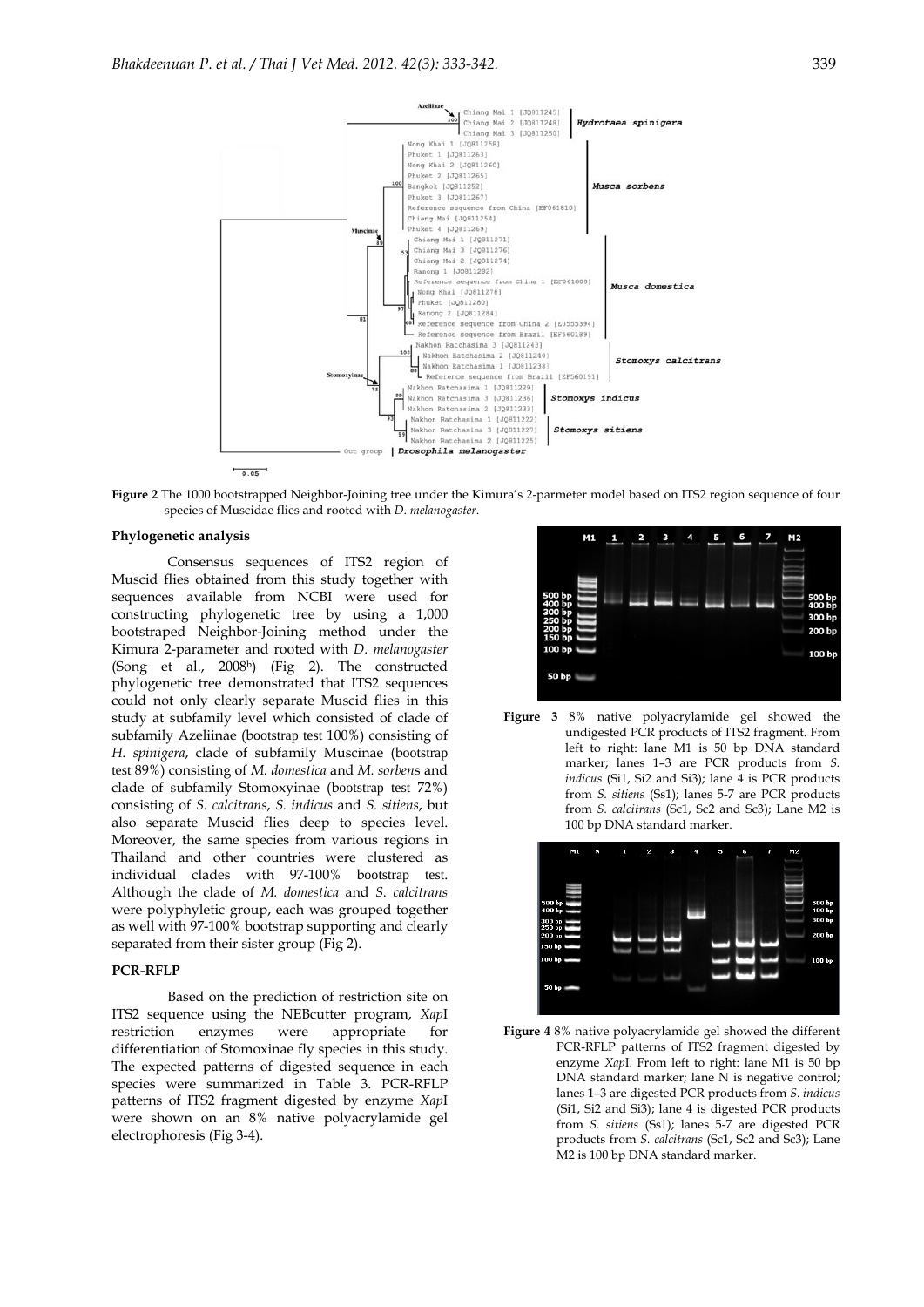|  | <b>Table 3</b> PCR-RFLP patterns among 3 species of |  |  |  |
|--|-----------------------------------------------------|--|--|--|
|  | Stomoxys flies in this study.                       |  |  |  |

| <b>Flies species</b> | Sample codes    | XapI digested<br>patterns (bp) |
|----------------------|-----------------|--------------------------------|
| Stomoxys indicus     | Si1             | 179, 132, 62                   |
|                      | Si <sub>2</sub> | 179, 127, 62                   |
|                      | Si3             | 179, 126, 62                   |
| Stomoxys sitiens     | S <sub>s1</sub> | 322, 49                        |
| Stomoxys calcitrans  | Sc1             | 154, 95, 65, 62                |
|                      | Sc <sub>2</sub> | 154, 95, 66, 62                |
|                      | Sc3             | 154, 95, 65, 62                |

## *Discussion*

 This study determined the use of the ITS2 of rDNA region as a genetic marker to identify Muscid fly species. Twenty-seven fly samples collected from various regions of Thailand were identified based on morphology into 6 species consisting of *H. spinigera*, *M. domestica, M. sorbens*, *S. calcitrans*, *S. indicus* and *S. sitiens*. The ITS2 sequences of these 6 species were varies in length from 312 bp (*S. indicus*) to 377 bp (*H. spinigera*) average 341.45 bp. Moreover, these sequences had a high average of A+T content up to 76.6% (T= 37.9%, C= 10.3%, A= 38.7% and G= 13.1%). These high A+T content results are closely similar to recent reports on other flies such as *D. melanogaster*  (80%) (Tautz et al., 1988) and Simuliidae (71-83.8%) (Thanwisai et al., 2006), but are quite different to some mosquito species which had a high G+C content such as *Anopheles crucians* (56.12%) (Wilkerson et al.,2004) and *Culex quinquefasciatus* (58%) (Severini et al.,1996). The high A+T content found in this study was caused by a repetitive region of A or T bases.

 The results of comparison of ITS2 with reference sequences in NCBI indicated that the 21 morphology based identified samples of *M. domestica, M. sorbens*, *S. calcitrans* and *S. indicus* were matched with morphology identification with 93-100% identity. However, mismatching was found in 3 samples of *S. sitiens*, showing higher identity with *S. indicus* (90%) than *S. sitiens* (82%), because ITS2 sequence of *S. sitiens* in NCBI are partial sequences but *S. indicus* are completed sequences. Due to no reference sequence in *H. spinigera*, 3 sequences of these species were matched with a close species (*S. calcitrans*) with 72% identity.

 Referring to a 1,000 bootstraped Neighbor-Joining with Kimura 2-parameter tree constructed based on ITS2 sequences, 27 samples of Muscid flies were separated into individual clade of each species with bootstrap supporting 97-100% as shown in Fig 2. In addition, this NJ tree could group flies species into 3 subfamilies consisting of Azeliine, Muscinae and Stomoxyinae with 72-100% bootstrap test. In specieslevel, ITS2 sequences from various regions in Thailand and other countries of *H. spinigera*, *M. sorbens*, *S. indicus* and *S. sitiens*, were each grouped into monophyletic clade. The paraphyly occurred in the clade of *M. domestica* and *S. calcitrans,* but no significance of variation pattern was found because it occur even in the same region. Although the paraphyly occurred in both clades, the NJ tree showed that all isolates of each species were grouped

together into monophyletic clade by the high percentage of bootstrap (97% and 100%) and well separated from the sister group. These results indicated that NJ tree based on ITS2 could be used to identify 6 Muscid flies in this study at species level, but had low ability to differ same species from different regions.

 According to intra-species variation analysis, the results showed no intra-species variations in *M. sorbens*, *H. spinigera* and *S. sitiens*. In contrast to *M. domestica, S. calcitrans* and *S. indicus*, intra-specific variations between Thai strains were 0.3-6.9%, 0.7- 2.2% and1-3.5%, respectively. A maximum intraspecies variation (6.9%) was found in *M. domestica* caused by indeling of short sequences (ATATTC, ATAATA, ACT). These results were similar when comparing to sequences from China (Accession no. EF061808) and Brazil (Accession no. EF560189). The results were also similar to recent report from Song et al. (2008b) which found that intra-specific divergence between *M. domestica* was high up to 5.34% and was caused by indeling of short sequences. Moreover, the intra-specific divergence between Thai and other country species (China and Brazil) ranges from 0-6.4% which causes a paraphyly in clade of *M. domestica* and divides Brazilian species out from Asian species. Although the intra-species variation was observed, each species was well grouped by the NJ tree into monophyletic clade and clearly separated from sister group.

 The opportunity of species misidentification occurred when two species were similar or was a close species (Song et al., 2008b). Referring to phylogenetic tree and inter-specific divergence analysis as shown in Table 2, the closest species in this study was found in couple of *S. sitiens* and *S. indicus* with average inter-species divergence of 11.9%. Although the average inter-species divergence of this couple indicated that the ITS2 sequences were closely similar, the NJ tree showed that the monophyletic clade of each was clearly separated with 99% bootstrap supported.

 According to a report from Wells and Stevens (2008), the intra- and inter-specific divergence are the important key for the differentiation of closely related species because if the inter-specific divergences are less than the intra-specific divergence, each clade of the sister group will be overlapped by phylogenetic tree construction. The results in this study showed no percentages of inter-specific divergence that were less than intra-specific divergence.

 Identification of stable fly' species based on morphological characters by using taxonomic keys is based on body color, dorsal abdominal pattern, even in male genitalia (Masmeatathip et al., 2006). However, this procedure does not only require highly experienced person but also a complete fly samples. Moreover, some morphology still remains unclear for identification (Masmeatathip et al., 2006). The PCR-RFLP was used to demonstrate the use of molecular tool to differentiate three *Stomoxys* species in Thailand. The prediction of appropriate restriction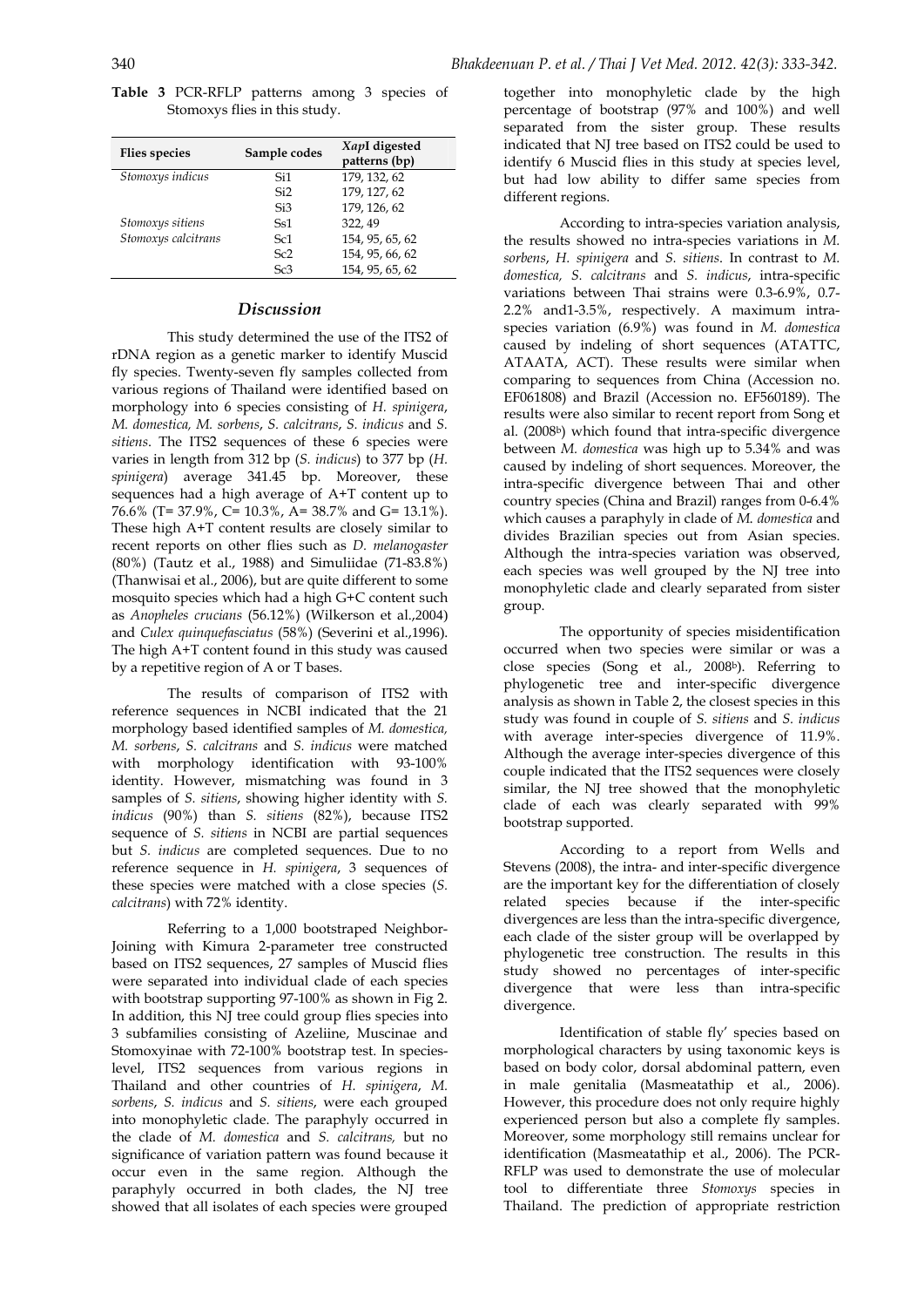enzyme to differentiate these three species by using the NEB cutter web-based program resulted in the digestion patterns by *Xap*I (

Table ), which can clearly discriminate these three species by the good resolution of different amount and length of DNA fragment as shown in Fig 4.

 In conclusion, ITS2 gene region can be used as genetic marker to differentiate veterinary and medically important Muscid fly species in this study. The sequences of this region showed the ability to identify flies in this study deep to species level. PCR-RFLP can be used for screening of three *Stomoxys* species in this study. Although molecular tools were likely to be the effective method for differentiation between the fly species from this study, small sample size may not represent closely related species. Therefore, extensive survey for medically and veterinary important Muscids fly species in Thailand need to be investigated.

#### *Acknowledgements*

 This work was supported by The Thailand Research Fund to W. Choochote (TRF Senior Research Scholar: RAT 5480006); Ratchdapisak Sompoj Grant (RA51/53), Faculty of Medicine, Chulalongkorn University and the Higher Education Research Promotion and National Research University Project of Thailand, Office of the Higher Education Commission (HR1160A-55).

# *References*

- Crosskey, R.W. and Lane, P.R. 1993. House-flies, blow-flies and their allies (calypterate Diptera). In: Medical Insects and Arachnids. R.P. Lane and R.W. Crosskey (ed.). England**:** Chapman and Hall**.** 403-428.
- Ferreira, S., Oliveira, A.R., Farinha, A., Rebelo, M.T. and Dias, D. 2011. Forensic entomology: Nuclear and mitochondrial markers for Diptera and Coleoptera identification. Forensic Sci Int: Gen. 3(1): 174-175.
- Fischer, O., Matlova, L., Dvorska, L., Svastova, P., Bartl, J., Melicharek, I., Weston, R.T. and Pavlik, I. 2001. Diptera as vectors of mycobacterial Infections in cattle and pigs. Med Vet Entomol. 15: 208-211.
- Greenberg, B. and Kunich, J.C. 2002. Entomology and the law: File as forensic indicators. England: Cambridge University Press. 330 pp.
- Hajibabaei, M., Singer, G.A., Hebert, P.D. and Hickeyal, D.A. 2007. DNA barcoding: how it complements taxonomy, molecular phylogenetics and population genetics. Trends Genet. 23(4): 167-172.
- Hall, T.A. 1999. BioEdit: a user-friendly biological sequence alignment editor and analysis program for Windows 95/98/NT. Nucleic Acids Symp Ser. 41: 95-98.
- Iwasa, M., Makino, S., Asakura, H., Kobori, H. and

Morimoto, Y. 1999. Detection of *Escherichia coli* O157:H7 from *Musca domestica* (Diptera: Muscidae) at a cattle farm in Japan. J Med Entomol. 36(1): 108-112.

- Kress, W.J. and Erickson, D.L. 2008. DNA barcodes: genes, genomics, and bioinformatics. PNAS. 105(8): 2761-2762.
- Lane, R.P. and Crosskey, R.W. 1993. Medical Insects and Arachnids. New York: Chapman & Hall. 723 pp.
- Li, C. and Wilkerson, R.C. 2005. Identification of *Anopheles* (Nyssorhynchus) *albitarsis* complex species (Diptera: Culicidae) using rDNA internal transcribed spacer 2-based polymerase chain reaction primes. Mem Inst Oswaldo Cruz. 100(5): 495-500.
- Masmeatathip, R., Ketavan, C. and Duvallet, G. 2006. Morphological studies of *Stomoxys* spp. (Diptera: Muscidae) in central Thailand. Kasetsart J. (Nat. Sci.). 40(4): 872-881.
- Mramba, F., Broce, A.B. and Zurek, L. 2007. Vector competence of stable flies, *Stomoxys calcitran* L. (Diptera: Muscidae), for *Enterobacter sakazakii*. J Soc Vect Ecol. 32: 134-139.
- Nelson, L.A., Wallman, J.F. and Dowton, M. 2008. Identification of forensically important Chrysomya (Diptera: Calliphoridae) species using the second ribosomal internal transcribed spacer (ITS2). Forensic Sci Int. 177(2-3): 238-247.
- Preativatanyou, K., Sirisup, N., Payungporn, S., Poovorawan, Y., Thavara, U., Tawatsin, A., Sungpradit, S. and Siriyasatien, P. 2010. Mitochondrial DNA-based identification of some forensically important blowflies in Thailand*.* Forensic Sci Int. 202(3): 97-101.
- Ratcliffe, S.T., Webb, D.W., Weinzievr, R.A. and Robertson, H.M. 2003. PCR-RFLP
- identification of Diptera (Calliphoridae, Muscidae and Sarcophagidae)--a generally applicable method. J Forensic Sci. 48(4): 783-785.
- Severini, C., Silvestrini, F., Mancini, P., La Rosa, G. and Marinucci, M. 1996. Sequence and secondary structure of the rDNA second internal transcribed spacer in the sibling species *Culex pipiens* L. and *Cx. quinquefasciatus* Say (Diptera: Culicidae). Insect Mol Biol. 5(3): 181- 186.
- Siriwattanarungsee, S., Sukontason, K.L., Kuntalue, B., Piangjai, S., Olson, J.K. and Sukontason, K. 2005. Morphology of the puparia of the housefly, *Musca domestica* (Diptera: Muscidae) and blowfly, *Chrysomya megacephala* (Diptera: Calliphoridae). Parasitol Res. 96(3): 166-170.
- Song, Z., Wang, X. and Liang, G. 2008a. Species identification of some common necrophagous flies in Guangdong province, southern China based on the rDNA internal transcribed spacer 2 (ITS2). Forensic Sci Int. 175(1): 17-22.
- Song, Z.K., Wang, X.Z. and Liang, G.Q. 2008b. Molecular evolution and phylogenetic utility of the internal transcribed spacer 2 (ITS2) in Calyptratae (Diptera: Brachycera). J Mol Evol. 67(5): 448-464.
- Stevens, J. and Wall, R. 2001. Genetic relationships between blowflies (Calliphoridae) of forensic